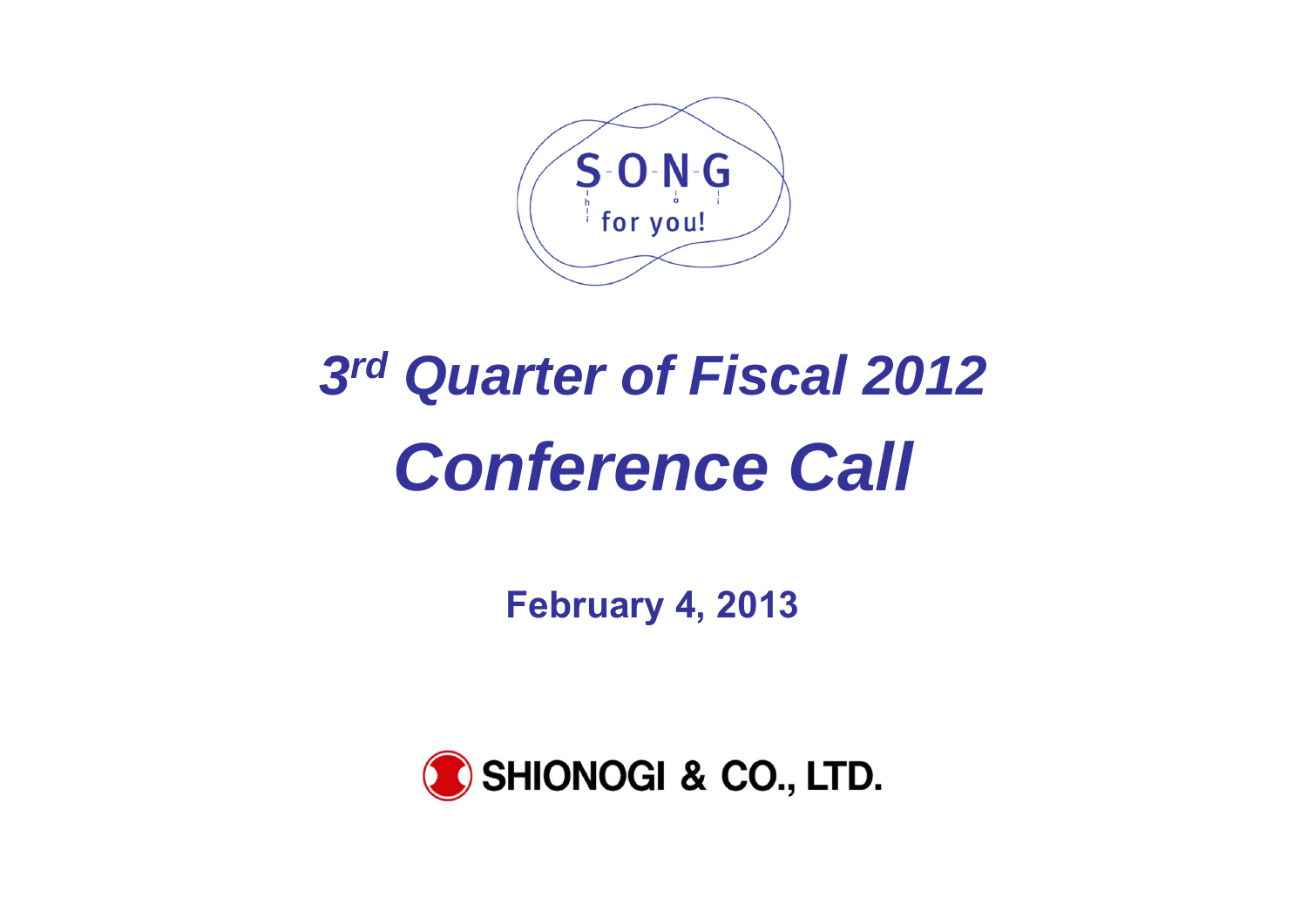#### **Forward-Looking Statements**

 $S$ -O-N-G for you!

- **This presentation contains forward-looking statements. These statements are based on expectations in light of the information currently available, assumptions that are subject to risks and uncertainties which could cause actual results to differ materially from these statements.**
- **Risks and uncertainties include general domestic and international economic conditions such as general industry and market conditions, and changes of interest rate and currency exchange rate. These risks and uncertainties particularly apply with respect to product-related forward-looking statements. Product risks and uncertainties include, but are not limited to, completion and discontinuation of clinical trials; obtaining regulatory approvals; claims and concerns about product safety and efficacy; technological advances; adverse outcome of important litigation; domestic and foreign healthcare reforms and changes of laws and regulations. Also for existing products, there are manufacturing and marketing risks, which include, but are not limited to, inability to build production capacity to meet demand, unavailability of raw materials and entry of competitive products.**
- **The company disclaims any intention or obligation to update or revise any forwardlooking statements whether as a result of new information, future events or otherwise.**
- **This material contains information on pharmaceuticals (including compounds under development), but this information is not intended to make any representations or advertisements regarding the efficacy or effectiveness of these preparations nor provide medical advice of any kinds.**

**SHIONOGI & CO., LTD.**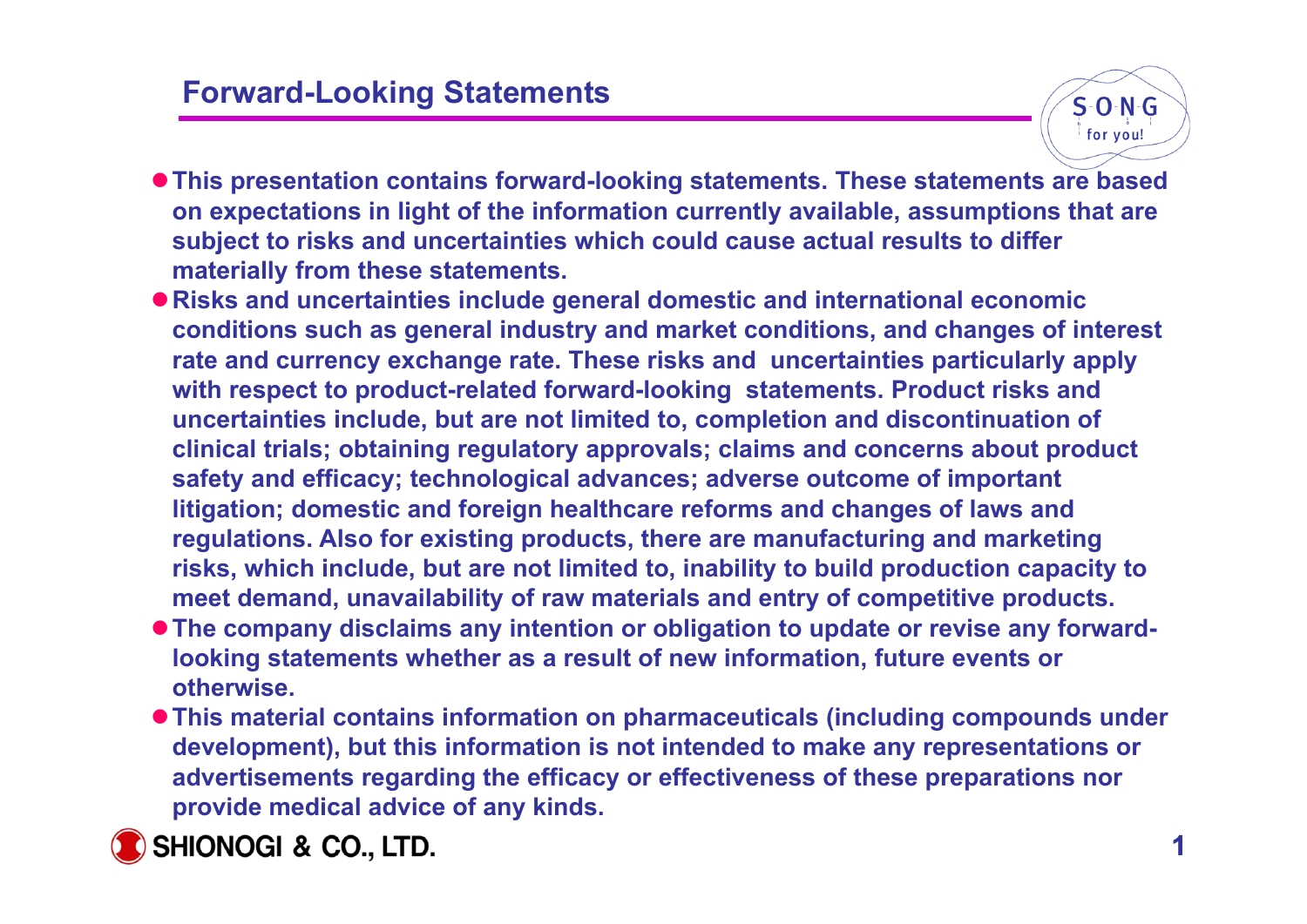

# **Overview of 3rd Quarter FY2012 Results**

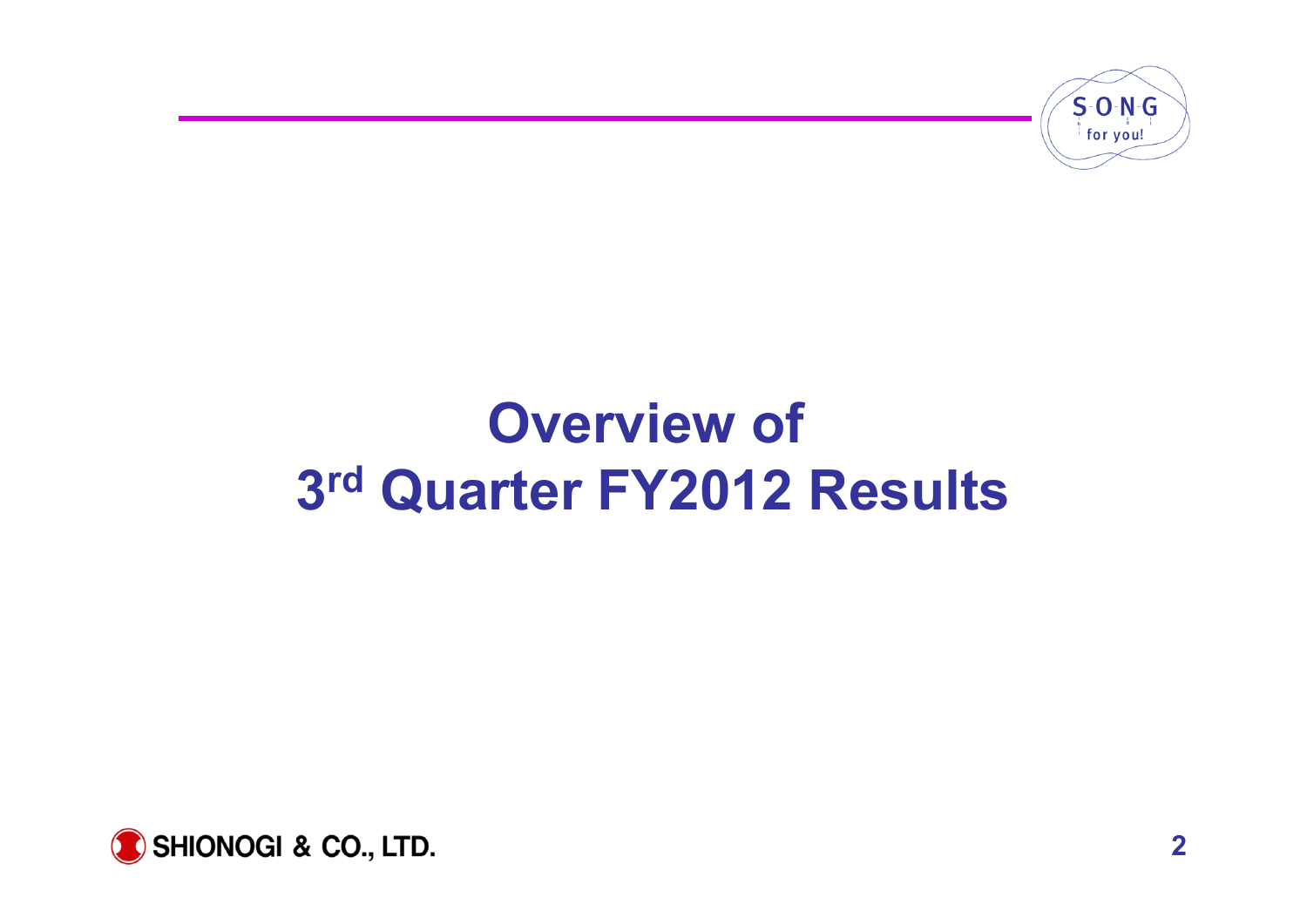## **Financial Results (Consolidated)**

for you! **(Units: B yen)**

 $S$ -O-N-G

| $\sim$                           |                                                                |               |                                  |                                 |            |        |  |
|----------------------------------|----------------------------------------------------------------|---------------|----------------------------------|---------------------------------|------------|--------|--|
|                                  | <b>FY2012</b>                                                  | <b>FY2012</b> | <b>Progress vs.</b><br>forecasts | <b>FY2011</b><br><b>Apr-Dec</b> | Y on Y     |        |  |
|                                  | <b>Apr-Dec</b><br><b>forecasts</b><br>$(\%)$<br><b>results</b> |               |                                  | <b>results</b>                  | change (%) | change |  |
| <b>Sales</b>                     | 283.0                                                          | 211.4         | 74.7                             | 198.7                           | 6.4        | 12.7   |  |
| <b>Operating</b><br>income       | 56.0                                                           | 43.2          | 77.2                             | 34.7                            | 24.6       | 8.5    |  |
| <b>Ordinary</b><br><i>income</i> | 54.0                                                           | 42.6          | 78.9                             | 34.6                            | 23.2       | 8.0    |  |
| <b>Net income</b>                | 32.0                                                           | 28.3          | 88.6                             | 18.6                            | 52.6       | 9.7    |  |

**All income levels from April to December 2012 are higher than the levels achieved in the cumulative 3rd quarter of any prior fiscal year.**

**\* All numerical values are rounded to the nearest unit.**

**\* The depreciation method for tangible fixed assets has been changed from the declining-balance method predominantly used previously to the straight-line method from FY2012. Therefore, operating and ordinary incomes have increased 2.3 and 2.4 billion yen respectively in the cumulative 3rd quarter of FY2012.** 

| <b>Exchange rate (average)</b> | <b>FY2012 forecasts</b> | <b>Apr-Dec results</b> |
|--------------------------------|-------------------------|------------------------|
| $USD(\$)$                      | 80                      | 79.95                  |
| EUR(E)                         | 105                     | 102.03                 |

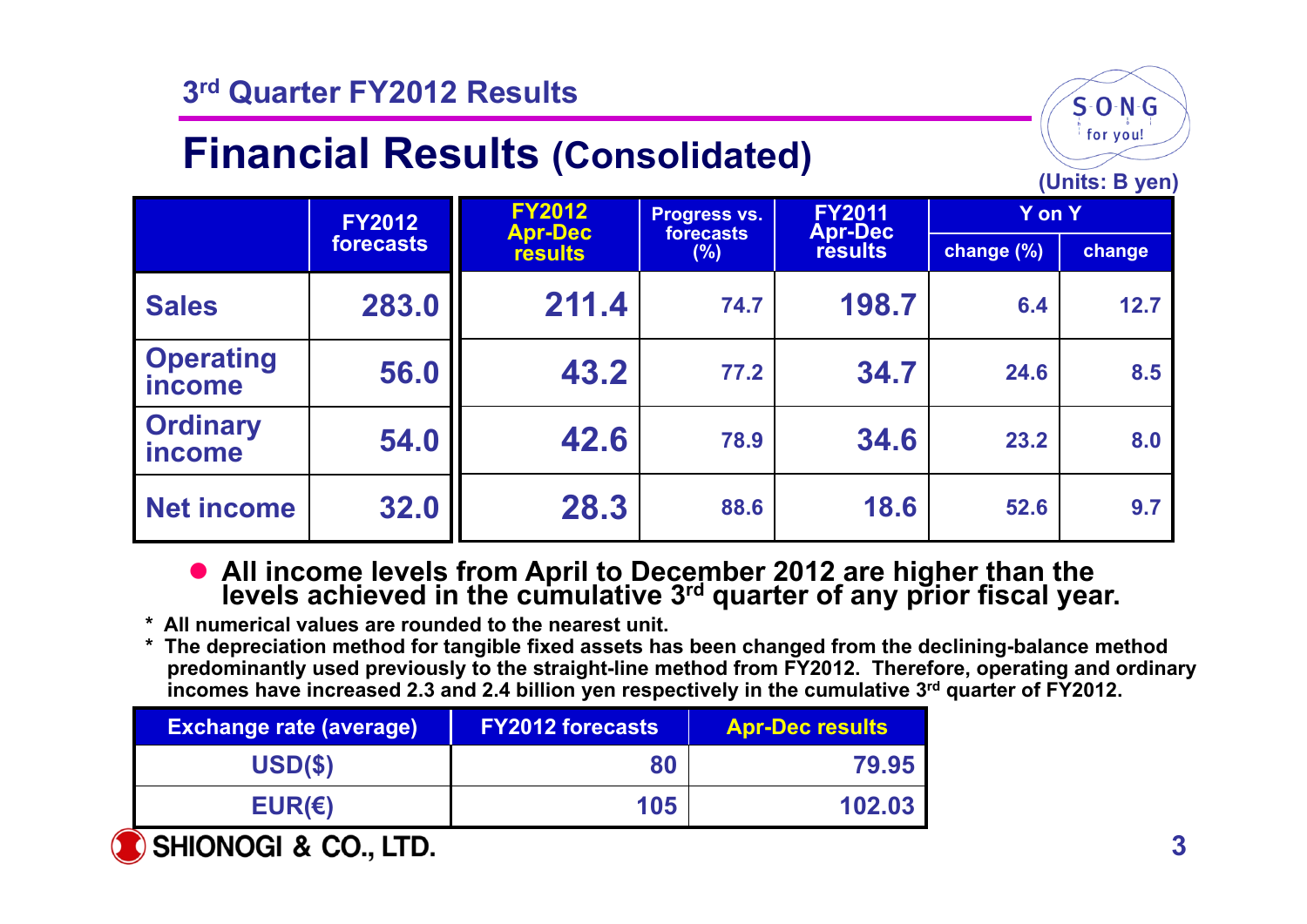# **Financial Position and Cash Flow (Consolidated)**



SHIONOGI & CO., LTD.

 $S$ -O-N-G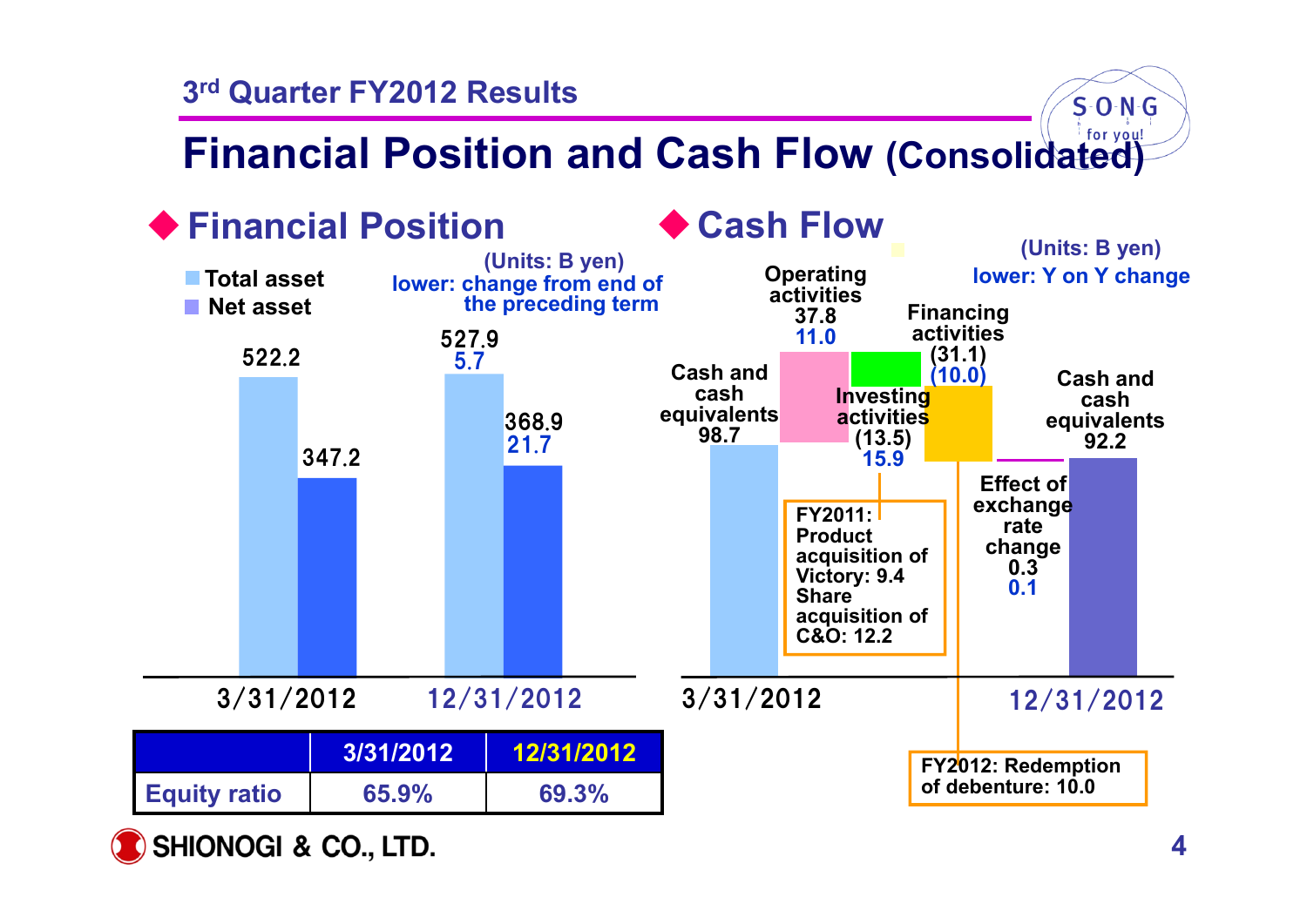

# **Statements of Income (Consolidated) (Units: B yen)**

|                                          | <b>FY2012</b>   |                                  | <b>Progress</b><br>VS. | <b>FY2011</b>                    |               | Y on Y     | <b>FY2012</b>                    | <b>FY2011</b>                    | Y on Y        |
|------------------------------------------|-----------------|----------------------------------|------------------------|----------------------------------|---------------|------------|----------------------------------|----------------------------------|---------------|
|                                          | 2H<br>forecasts | <b>Oct-Dec</b><br><b>results</b> | forecasts<br>(%)       | <b>Oct-Dec</b><br><b>results</b> | change<br>(%) | change     | <b>Apr-Dec</b><br><b>results</b> | <b>Apr-Dec</b><br><b>results</b> | change<br>(%) |
| <b>Sales</b>                             | 145.7           | 74.1                             | 50.9                   | 74.7                             | (0.8)         | (0.6)      | 211.4                            | 198.7                            | 6.4           |
| [Royalty income]                         | 35.7            | 18.8                             | 52.6                   | 16.7                             | $12.2$        | 2.1        | 52.2                             | 51.0                             | 2.2           |
|                                          | 27.3<br>[36.2]  | 26.4<br>[35.4]                   |                        | 29.6<br>[38.1]                   |               |            | 28.3<br>[37.6]                   | 30.0<br>[40.4]                   |               |
| <b>Cost of sales</b>                     | 39.8            | 19.6                             | 49.3                   | 22.1                             | (11.2)        | (2.5)      | 59.8                             | 59.6                             | 0.3           |
| <b>Gross profit</b>                      | 105.9           | 54.5                             | 51.5                   | 52.6                             | 3.6           | 1.9        | 151.6                            | 139.1                            | 9.0           |
| <b>SG&amp;A</b>                          | 52.2            | 50.5                             |                        | 48.4                             |               |            | 51.3                             | 52.5                             |               |
| expenses                                 | 76.0            | 37.4                             | 49.2                   | 36.2                             | 3.4           | 1.2        | 108.4                            | 104.4                            | 3.8           |
| <b>Selling &amp; general</b><br>expenses | 48.0            | 22.7                             | 47.3                   | 23.6                             | (3.6)         | (0.9)      | 68.7                             | 66.1                             | 4.0           |
| <b>R&amp;D expenses</b>                  | 28.0            | 14.7                             | 52.5                   | 12.6                             | 16.5          | 2.1        | 39.7                             | 38.3                             | 3.5           |
| <b>Operating</b><br>income               | 20.5<br>29.9    | 23.1<br>17.1                     | 57.2                   | 22.0<br>16.4                     | 4.0           | 0.7        | 20.4<br>43.2                     | 17.5<br>34.7                     | 24.6          |
| <b>Extraordinary</b><br>income and loss  |                 | <b>P2.6</b>                      | ÷                      | <b>LO.8</b>                      | $\equiv$      | <b>COL</b> | <b>P2.3</b>                      | L4.6                             |               |





**provided in parentheses are percentages of royalty excluded sales.**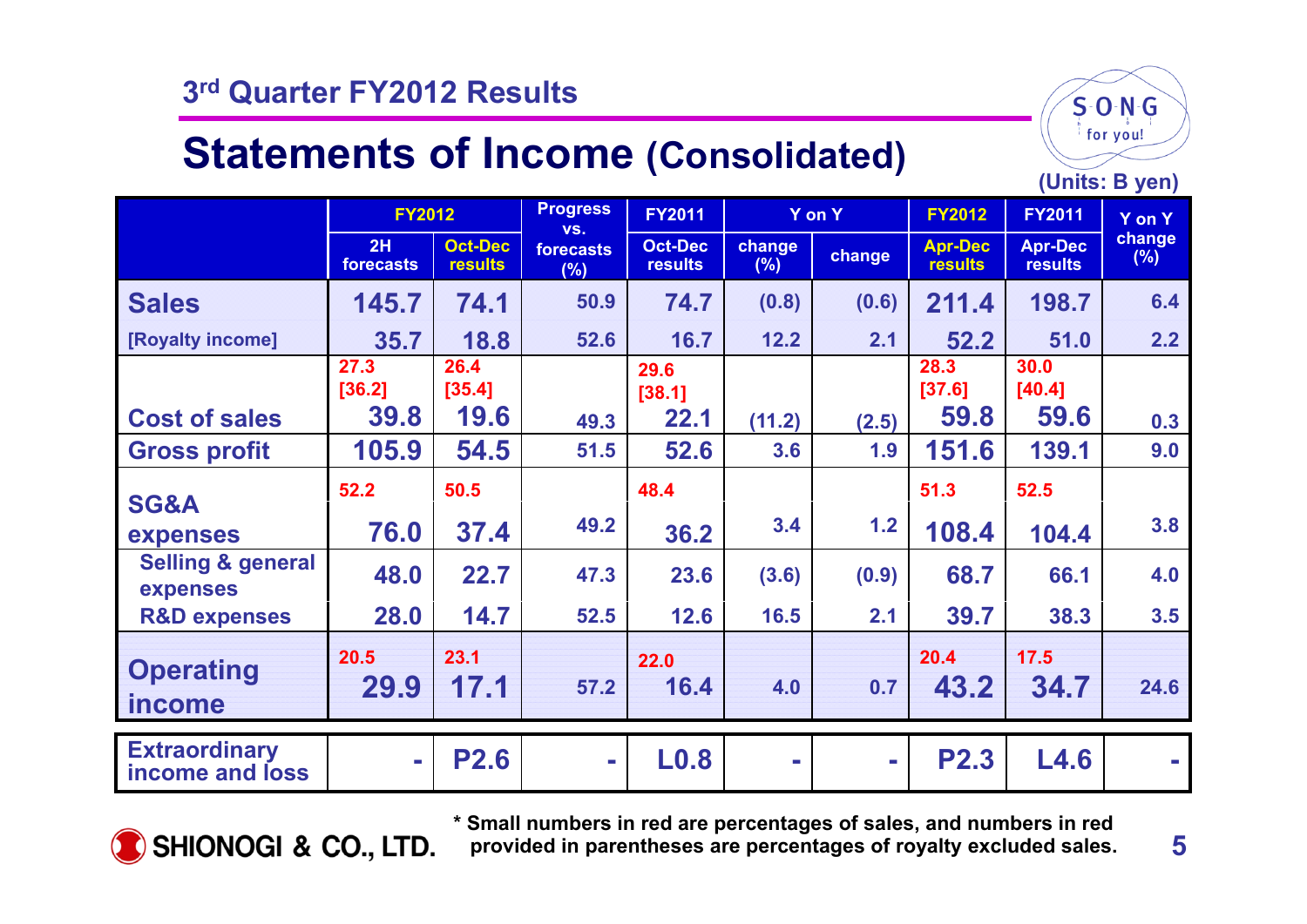| 3rd Quarter FY2012 Results                                                                                                          |                                                                                                 |                         | $S$ - $O$ - $N$ - $G$      |
|-------------------------------------------------------------------------------------------------------------------------------------|-------------------------------------------------------------------------------------------------|-------------------------|----------------------------|
| <b>Extraordinary income and loss (Consolidated):</b><br><b>Apr-Dec results; P2.3</b>                                                |                                                                                                 |                         | for you!<br>(Units: B yen) |
|                                                                                                                                     | <new agreement="" healthcare="" viiv="" with=""></new>                                          | <b>P1.8</b>             |                            |
| ● Extraordinary income<br>$\triangleright$ Gain on exchange of investment securities<br>(Shionogi became a 10% shareholder of ViiV) |                                                                                                 | P41.1                   |                            |
| ● Extraordinary loss<br>> Impairment loss (goodwill)<br>$\triangleright$ Impairment loss (sales rights)                             |                                                                                                 | L39.4<br>L25.4<br>L13.9 |                            |
| <others></others>                                                                                                                   |                                                                                                 | <b>P0.5</b>             |                            |
| <b>• Extraordinary income</b><br>▶ Gains on sales of noncurrent assets                                                              |                                                                                                 |                         |                            |
| and investment securities<br>● Extraordinary loss<br>$\triangleright$ Loss on sales of noncurrent assets, and                       |                                                                                                 | <b>P1.2</b>             |                            |
|                                                                                                                                     | loss on valuation of investment securities, etc.                                                | L <sub>0.7</sub>        |                            |
| <b>SHIONOGI &amp; CO., LTD.</b>                                                                                                     | * All numerical values are rounded to the nearest unit.<br>Total may not match due to rounding. |                         | 6                          |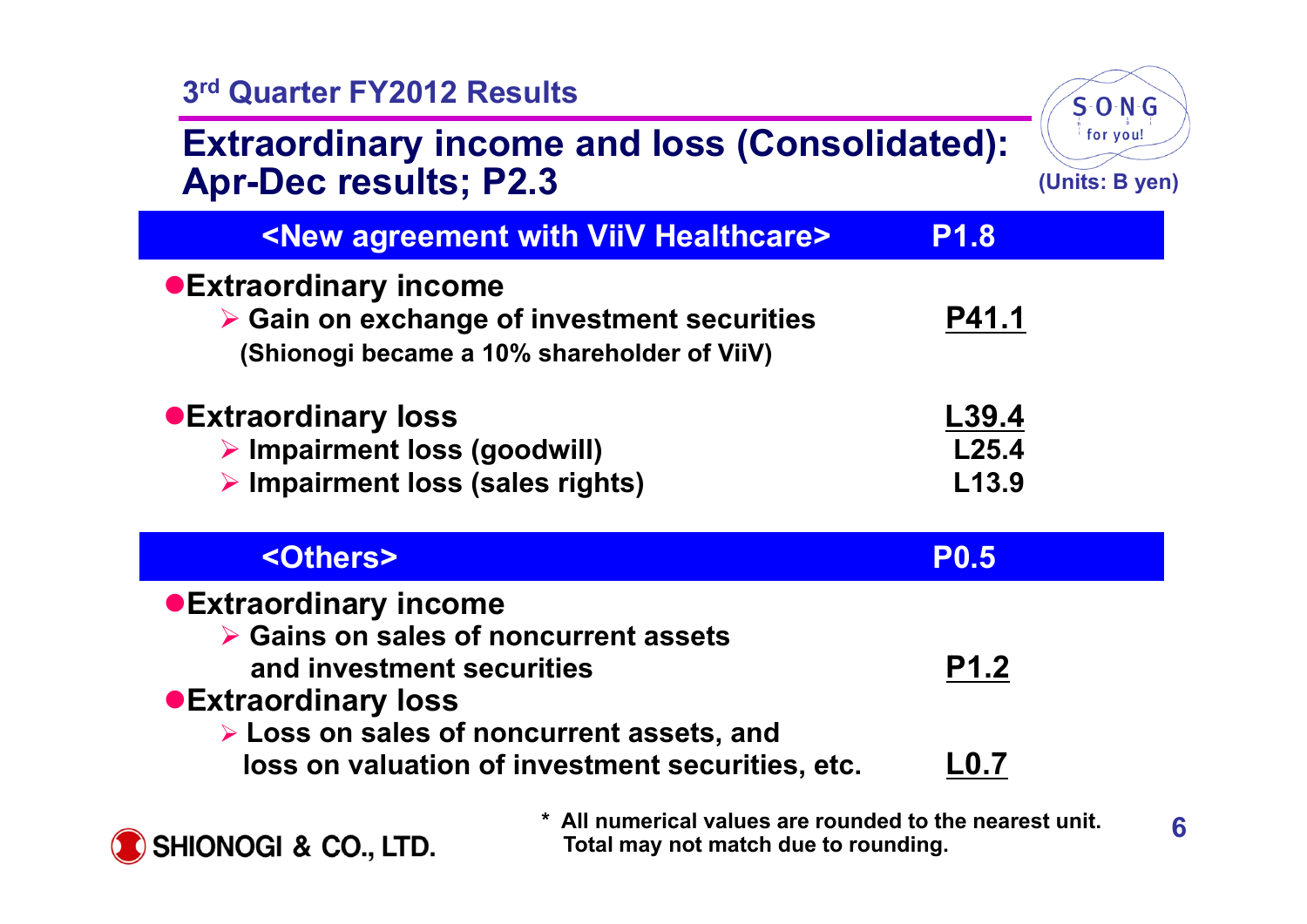### **3rd Quarter FY2012 Results**

## **Breakdown of Sales (Consolidated)**

for you! **(Units: B yen)**

 $S$ -O-N-G

|                                         | <b>FY2012</b>   |                                  | <b>Progress</b>         | <b>FY2011</b>                    |                | Y on Y | <b>FY2012</b>                    | <b>FY2011</b>                    | Y on Y        |
|-----------------------------------------|-----------------|----------------------------------|-------------------------|----------------------------------|----------------|--------|----------------------------------|----------------------------------|---------------|
|                                         | 2H<br>forecasts | <b>Oct-Dec</b><br><b>results</b> | VS.<br>forecasts<br>(%) | <b>Oct-Dec</b><br><b>results</b> | change<br>(% ) | change | <b>Apr-Dec</b><br><b>results</b> | <b>Apr-Dec</b><br><b>results</b> | change<br>(%) |
| <b>Prescription drugs</b>               | 88.9            | 45.2                             | 50.9                    | 45.9                             | (1.3)          | (0.7)  | 124.9                            | 124.6                            | 0.3           |
| <b>Total of 3 key products</b>          | 29.8            | 15.8                             | 53.1                    | 13.8                             | 14.4           | 2.0    | 43.8                             | 38.1                             | 14.9          |
| <b>Total of 8 strategic</b><br>products | 44.7            | 22.8                             | 51.1                    | 20.1                             | 13.8           | 2.7    | 62.6                             | 54.4                             | 15.1          |
| <b>Overseas</b><br>subsidiaries/export  | 13.5            | 6.6                              | 48.6                    | 7.8                              | (15.1)         | (1.2)  | $*21.4$                          | 9.8                              | 117.7         |
| Shionogi Inc.                           | 8.0             | 4.2                              | 52.9                    | 4.1                              | 2.5            | 0.1    | 11.7                             | 1.7                              | 596.4         |
| <b>C&amp;O</b>                          | 2.7             | 1.3                              | 48.4                    | 0.9                              | 40.1           | 0.4    | 4.2                              | 0.9                              | 356.6         |
| <b>Doripenem</b>                        | 0.4             | (0.0)                            |                         | 1.6                              | (100.4)        | (1.6)  | 1.4                              | 3.5                              | (60.3)        |
| <b>Contract manufacturing</b>           | 3.1             | 1.3                              | 42.3                    | 2.1                              | (35.2)         | (0.8)  | 5.8                              | 5.8                              | (1.1)         |
| <b>OTC and quasi-drugs</b>              | 2.3             | 1.2                              | 52.0                    | 1.3                              | (4.8)          | (0.1)  | 4.0                              | 4.0                              | 0.9           |
| <b>Diagnostics</b>                      | 1.3             | 0.5                              | 40.0                    | 0.7                              | (23.8)         | (0.2)  | 1.6                              | 2.0                              | (20.3)        |
| <b>Royalty income</b>                   | 35.7            | 18.8                             | 52.6                    | 16.7                             | 12.2           | 2.1    | 52.2                             | 51.0                             | 2.2           |
| <b>Crestor</b>                          | 32.3            | 15.7                             | 48.7                    | 16.0                             | (2.0)          | (0.3)  | 46.4                             | 48.3                             | (4.0)         |
| <b>Others</b>                           | 0.9             | 0.6                              | 63.9                    | 0.5                              | 10.4           | 0.1    | 1.6                              | 1.4                              | 10.4          |
| <b>Total</b>                            | 145.7           | 74.1                             | 50.9                    | 74.7                             | (0.8)          | (0.6)  | 211.4                            | 198.7                            | 6.4           |

• **Three key products: Crestor, Irbetan and Cymbalta** 

• **Eight strategic products: above 3 key products plus OxyContin, Finibax, Differin, Pirespa and Rapiacta**

**7 \* Taiwan Shionogi has changed its accounting period since Jan 2012, and Apr-Dec results include 12 months from Jan to Dec. Regarding C&O, it has been consolidated since Oct 2011, Oct-Dec results include 3 months from Jul to Sep, and Apr-Dec results include 9 months from Jan-Sep.**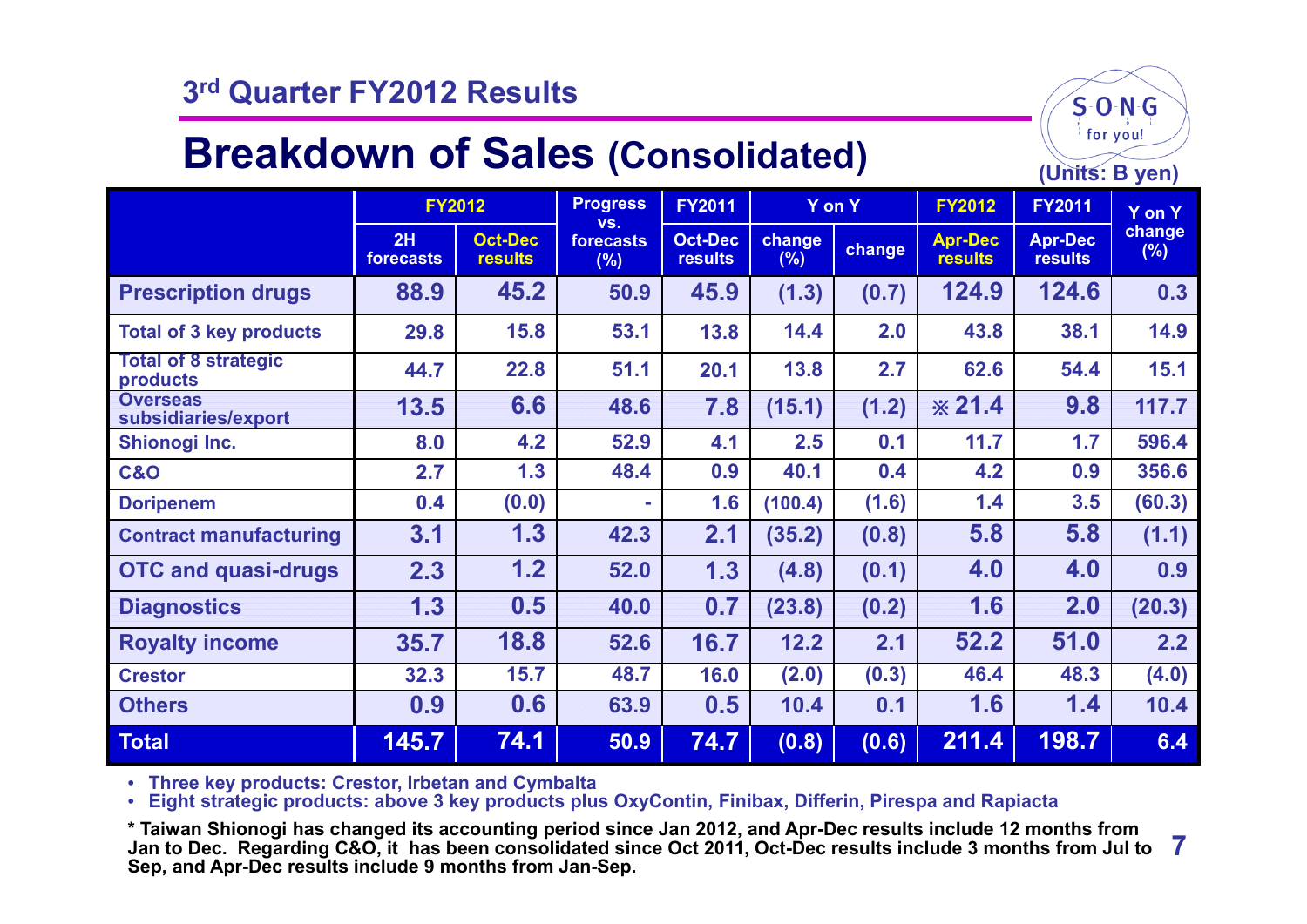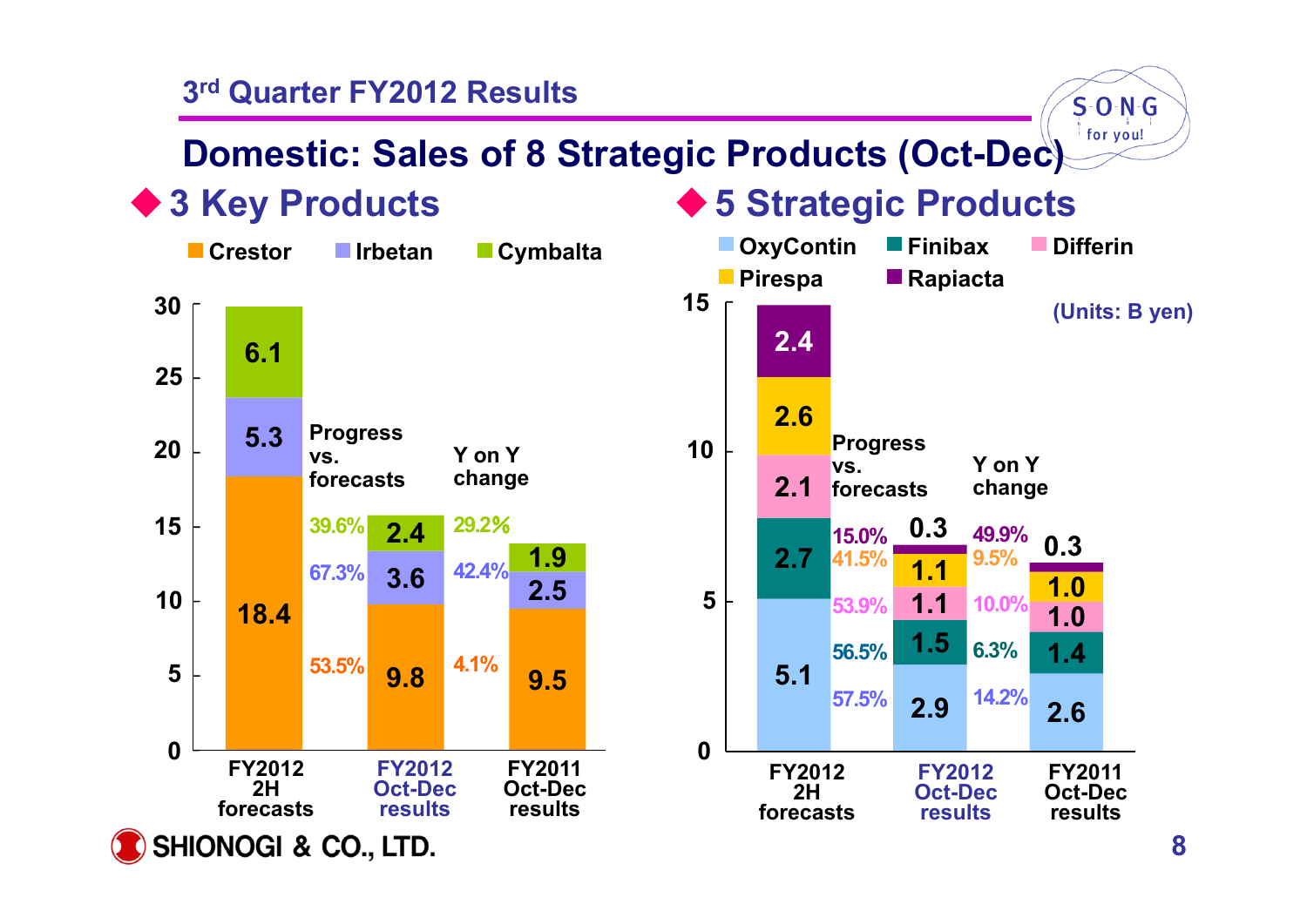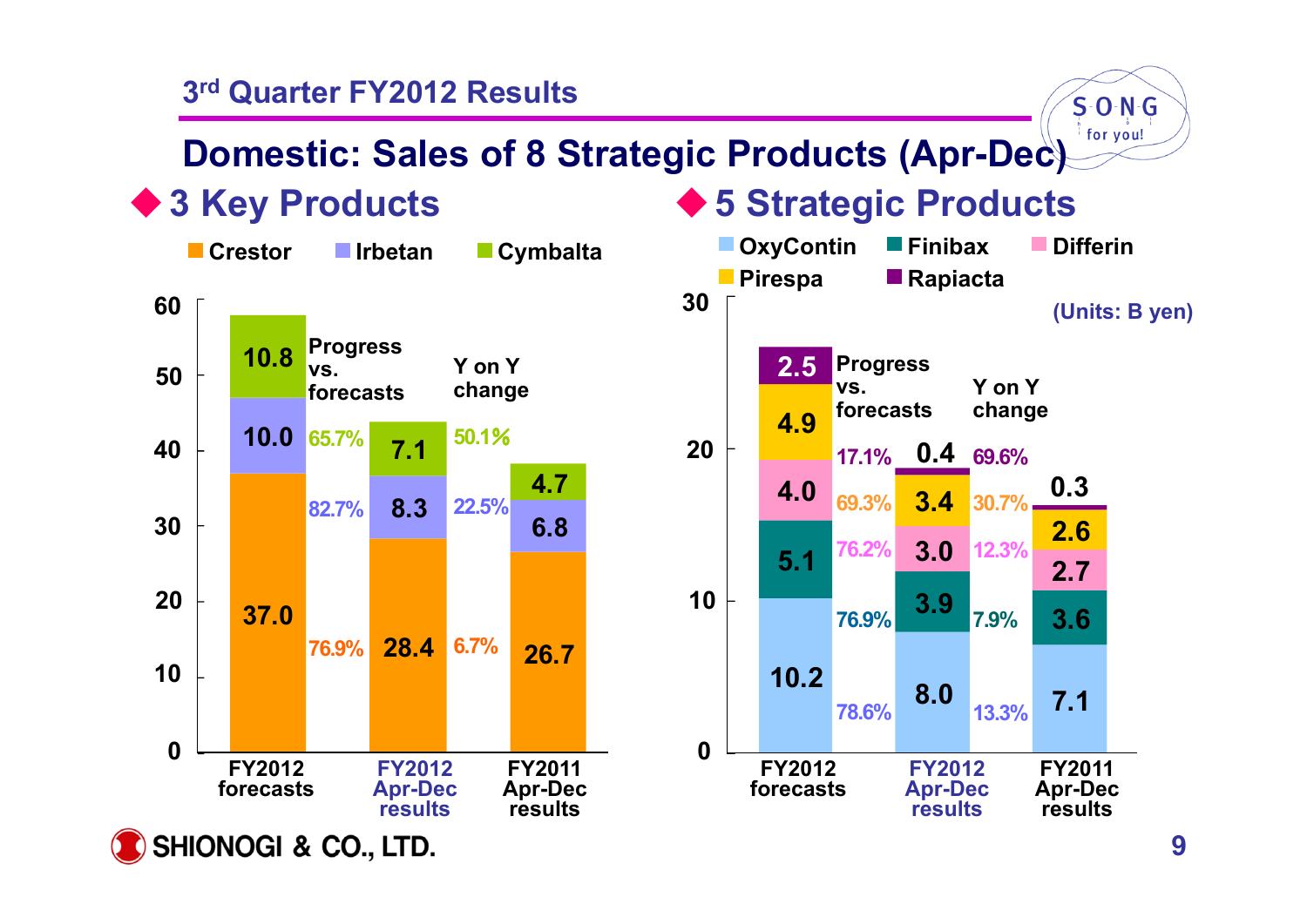

# **Financial Results of Shionogi Inc.**

**(Units: upper/million dollar, lower/billion yen)**

|                          |                   | Progress vs.        |                        |               |
|--------------------------|-------------------|---------------------|------------------------|---------------|
|                          | <b>1H results</b> | <b>2H</b> forecasts | <b>Oct-Dec results</b> | forecasts (%) |
| <b>Sales</b>             | 94<br>7.5         | 100<br>8.0          | 52<br>4.2              | 52.7          |
| <b>Cost of sales</b>     | 16<br>1.2         | 0.8                 | 0.4                    | 43.5          |
| <b>SG&amp;A expenses</b> | 106<br>8.4        | 101<br>8.1          | 36<br>3.0              | 36.3          |
| <b>Operating income</b>  | 27<br>(2.2)       | '11<br>(0.9)        | 12<br>0.9              |               |

**\* The numbers of progress vs. forecasts (%) shown here are calculated in US\$, and they are not the same as the numbers calculated in Japanese yen.**

# **Current Intangible assets of Shionogi Inc.**

|                     | <b>Impairment</b><br>loss <sup>a)</sup> | Book value b)<br>(as of 12/31/2012) | <b>Note</b>                                                       |
|---------------------|-----------------------------------------|-------------------------------------|-------------------------------------------------------------------|
| Goodwill            | 318<br>25.4                             | 340<br>29.4                         | Amortization/year: \$42M→\$22M                                    |
| <b>Sales rights</b> | 174<br>13.9                             | 212<br>18.3                         | <b>Primarily relates to Naprelan, Ulesfia and</b><br><b>Sular</b> |

**10 Exchange rate (Yen/US\$): a) 79.95 (average), b) 86.56 (as of 12/31/2012)**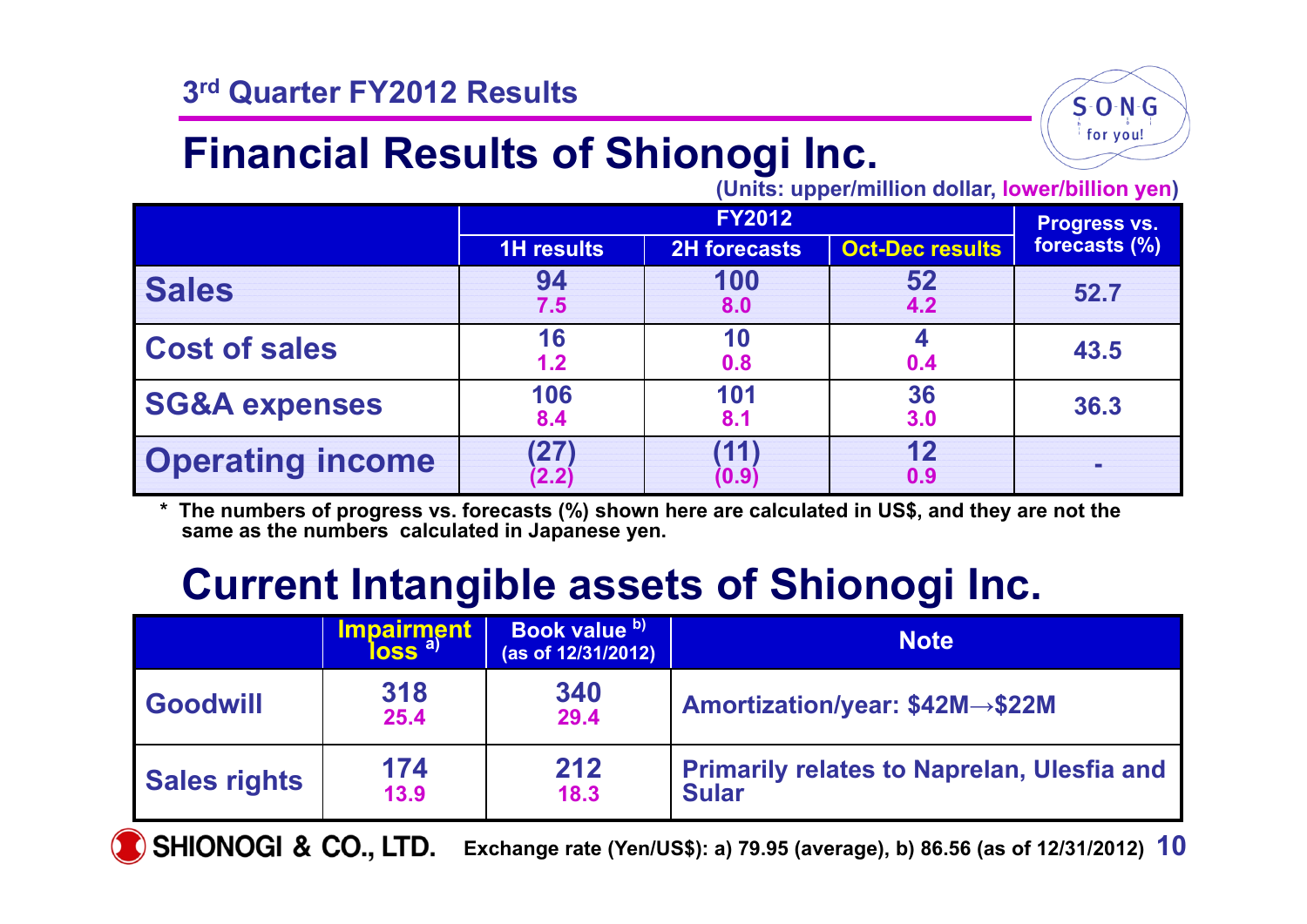

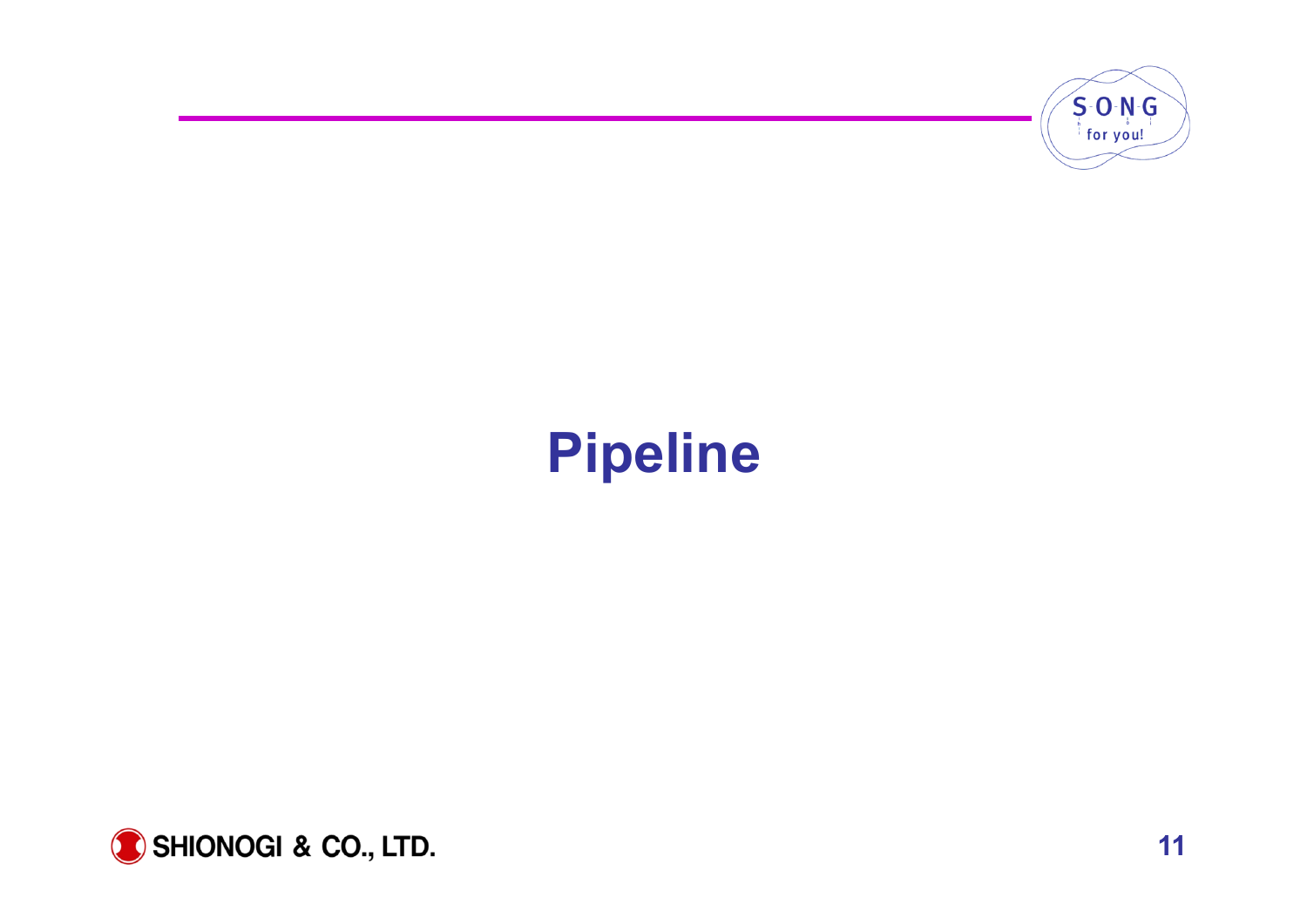

| <b>Core Global Development Products</b> |                                                           | As of 3/31/2012                                | Target Milestones for FY2012<br>Current status (Achieved in 1Q, 2Q and 3Q)                                                                     |
|-----------------------------------------|-----------------------------------------------------------|------------------------------------------------|------------------------------------------------------------------------------------------------------------------------------------------------|
| <b>Ospemifene</b>                       | Post-menopausal<br>vaginal atrophy                        | <b>US: NDA</b><br>submission in<br>preparation | <b>US: NDA submission</b><br><b>US: NDA submission (Apr 2012)</b><br><b>EU: NDA submission in preparation</b>                                  |
| S/GSK1349572*<br>(Dolutegravir)         | <b>HIV infection</b>                                      | <b>Global: Phase III</b>                       | <b>Global: NDA submission</b><br><b>EU/US/Canada: NDA submission (Dec 2012)</b>                                                                |
| S-297995<br>(Naldemedine)               | <b>Alleviation of</b><br>opioid-induced<br>adverse effect | US/Japan:<br><b>Phase IIb</b>                  | US/Japan: Phase IIb LPO, code-break, meeting<br>with each regulatory agency<br>Japan: Phase IIb LPO<br><b>Global: Phase III in preparation</b> |
| S-555739                                | <b>Allergic disease</b>                                   | Japan: Phase IIb<br>US: Phase I                | Japan: Phase IIb LPO, code-break<br>US: Phase IIa FPI<br><b>Japan: Phase IIII initiation</b><br>US: Phase IIa LPO                              |
| S-888711<br>(Lusutrombopag)             | Thrombocytopenia                                          | Japan: Phase IIa                               | Japan: Phase IIb initiation<br><b>Japan: Phase IIb initiation</b>                                                                              |
| S-288310                                | <b>Bladder cancer</b>                                     | <b>Asia: Phase I/II</b>                        | Japan: Go/No-go decision based on Phase I/II<br>results<br>Japan: ongoing                                                                      |
| S-488410                                | <b>Esophageal cancer</b>                                  | Japan: Phase I/II                              | Japan: Go/No-go decision based on Phase I/II<br>results<br>Japan: ongoing                                                                      |
| S-488210                                | <b>Head and neck</b><br>squamous cell<br>carcinoma        | EU: Phase I/II<br><b>IND</b>                   | <b>EU: Phase I/II FPI</b><br><b>EU: Phase I/II FPI</b>                                                                                         |
| S-646240                                | Age-related macular<br>degeneration                       | Japan: Phase IIa<br><b>IND</b>                 | Japan: Phase IIa FPI<br>Japan: Phase IIa FPI                                                                                                   |

**\* Transferred to ViiV Healthcare Ltd.**

SHIONOGI & CO., LTD.  $\overline{O}$ 

**12 NDA: New drug application, LPO: Last patient out, FPI: First patient in IND: Investigational new drug**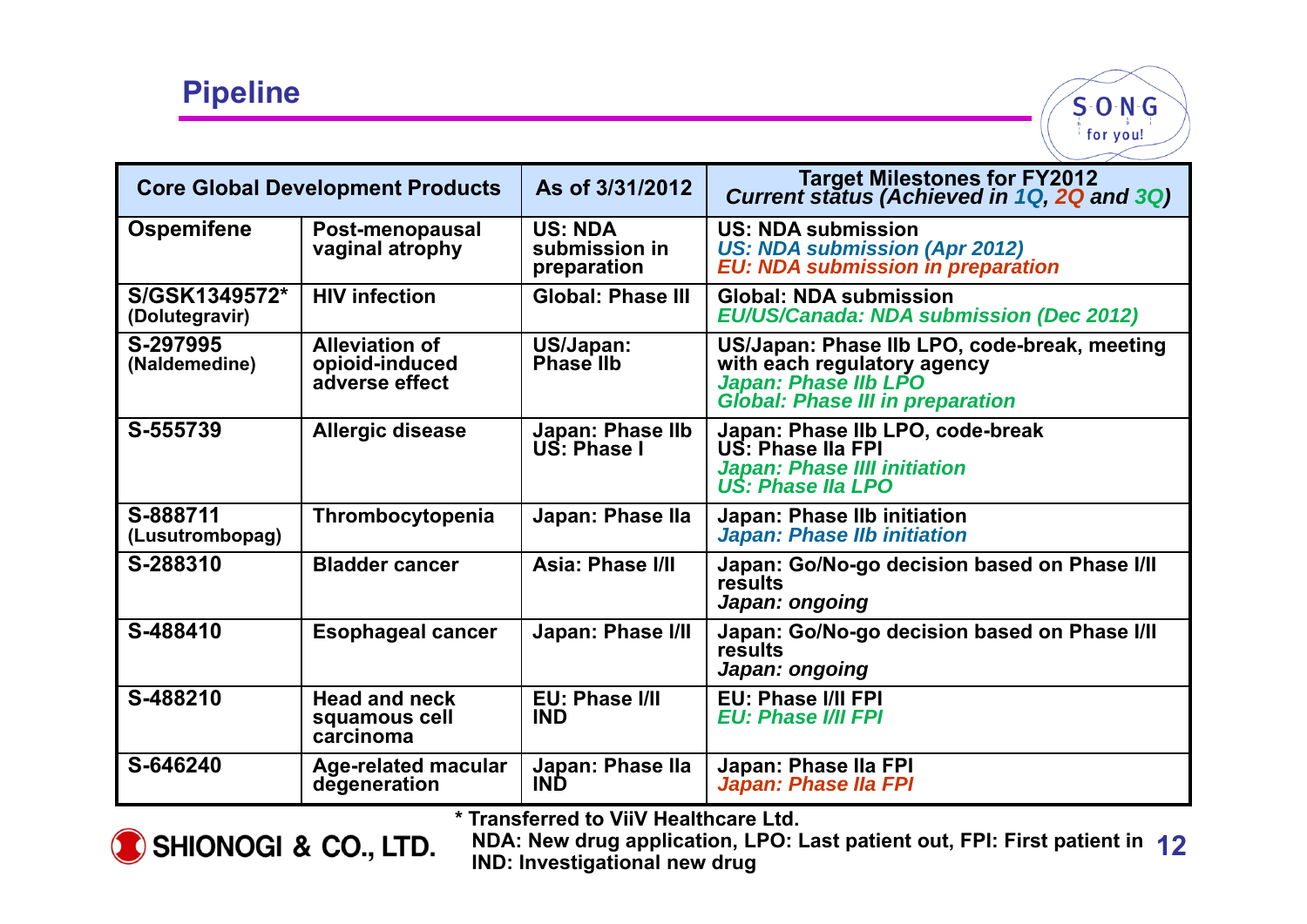# **S-297995, S-555739 and Cancer peptide vaccine**

### **S-297995**

 **Preparing for discussions with each regulatory agency about Phase III studies in the US and in Japan**

### **S-555739**

- **Phase III initiation in Japan**
- ◆ Cancer peptide vaccines (S-288310, S-488410 and **S-488210)**
	- **S-288310 (Bladder cancer) and S-488410 (Esophageal cancer): Phase I/II is ongoing in Japan** <sup>⇒</sup> **Go/No Go decisions in FY2012**

## **Accelerate the global clinical development as our growth driver**



 $S - O - N - G$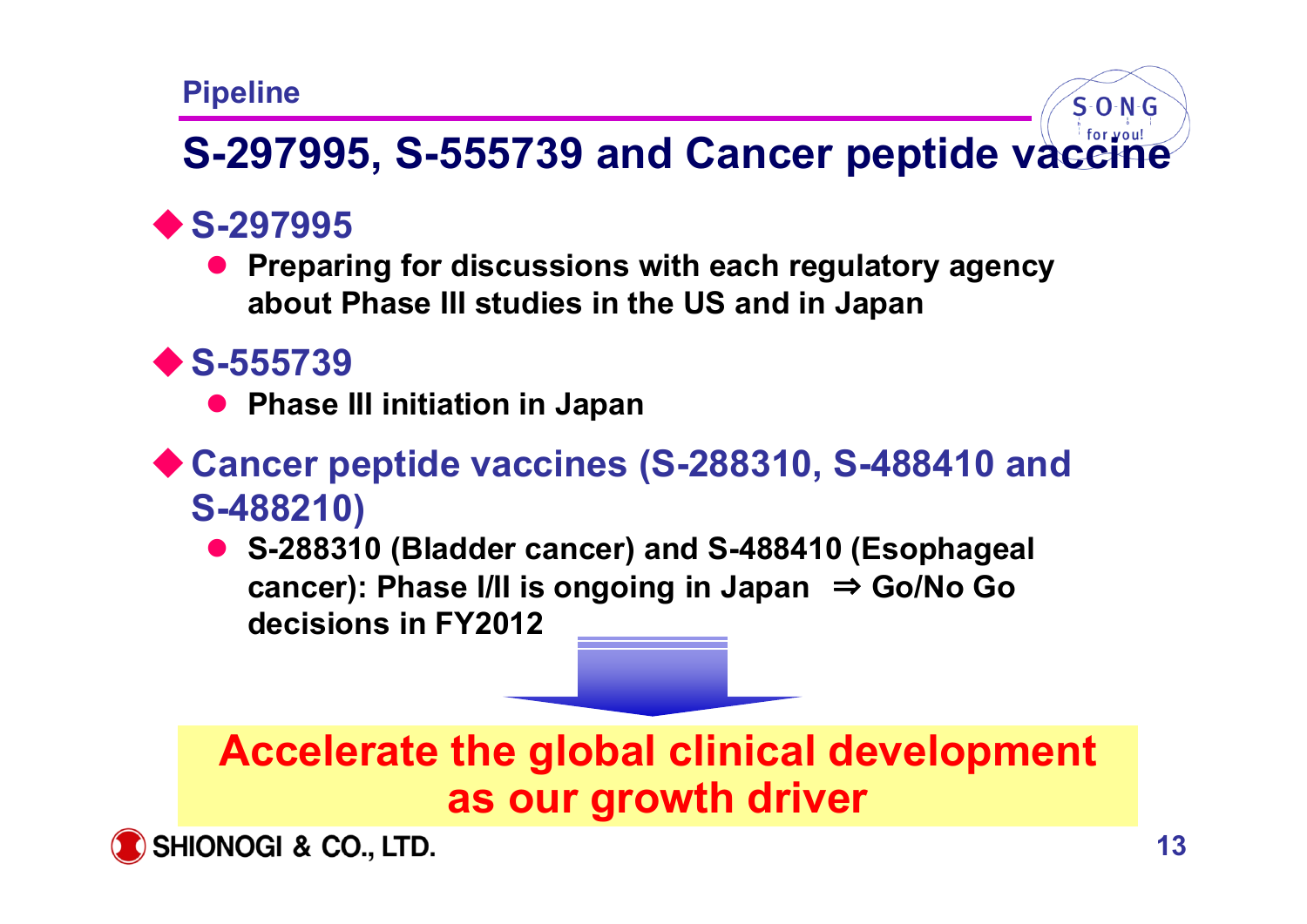

## **Change of Phases (since November 2012)**

| <b>Code No.</b><br><b>[Product name]</b> | <b>Category</b><br>(Administration)                      | <b>Indication</b>          | <b>Change of Phase</b>                                                                     |
|------------------------------------------|----------------------------------------------------------|----------------------------|--------------------------------------------------------------------------------------------|
| S-555739                                 | <b>Prostaglandin D2</b><br>receptor antagonist<br>(Oral) | <b>Allergic</b><br>disease | <b>Japan: Phase IIb</b><br>⇒Phase III                                                      |
| S-556971                                 | <b>Cholesterol</b><br>absorption inhibitor<br>(Oral)     | <b>Dyslipidemia</b>        | Japan: Phase IIa<br>$\Rightarrow$ Phase IIb                                                |
| S-877503                                 | Alpha-2A-adrenergic<br>receptor agonist<br>(Oral)        | <b>ADHD</b>                | Japan: Phase II in preparation<br>⇒Phase II/III in preparation                             |
| S/GSK1349572*<br>(Dolutegravir)          | Integrase inhibitor<br>(Oral)                            | <b>HIV infection</b>       | <b>Global: NDA submission in</b><br>preparation<br>$\Rightarrow$ NDA submission (Dec 2012) |
| S/GSK1265744<br>LAP <sup>*</sup>         | Integrase inhibitor<br>(Injection)                       | <b>HIV infection</b>       | <b>US: Phase I</b><br>$\Rightarrow$ Phase II                                               |

**ADHD: Attention deficit hyperactivity disorder \* Transferred to ViiV Healthcare Ltd.**

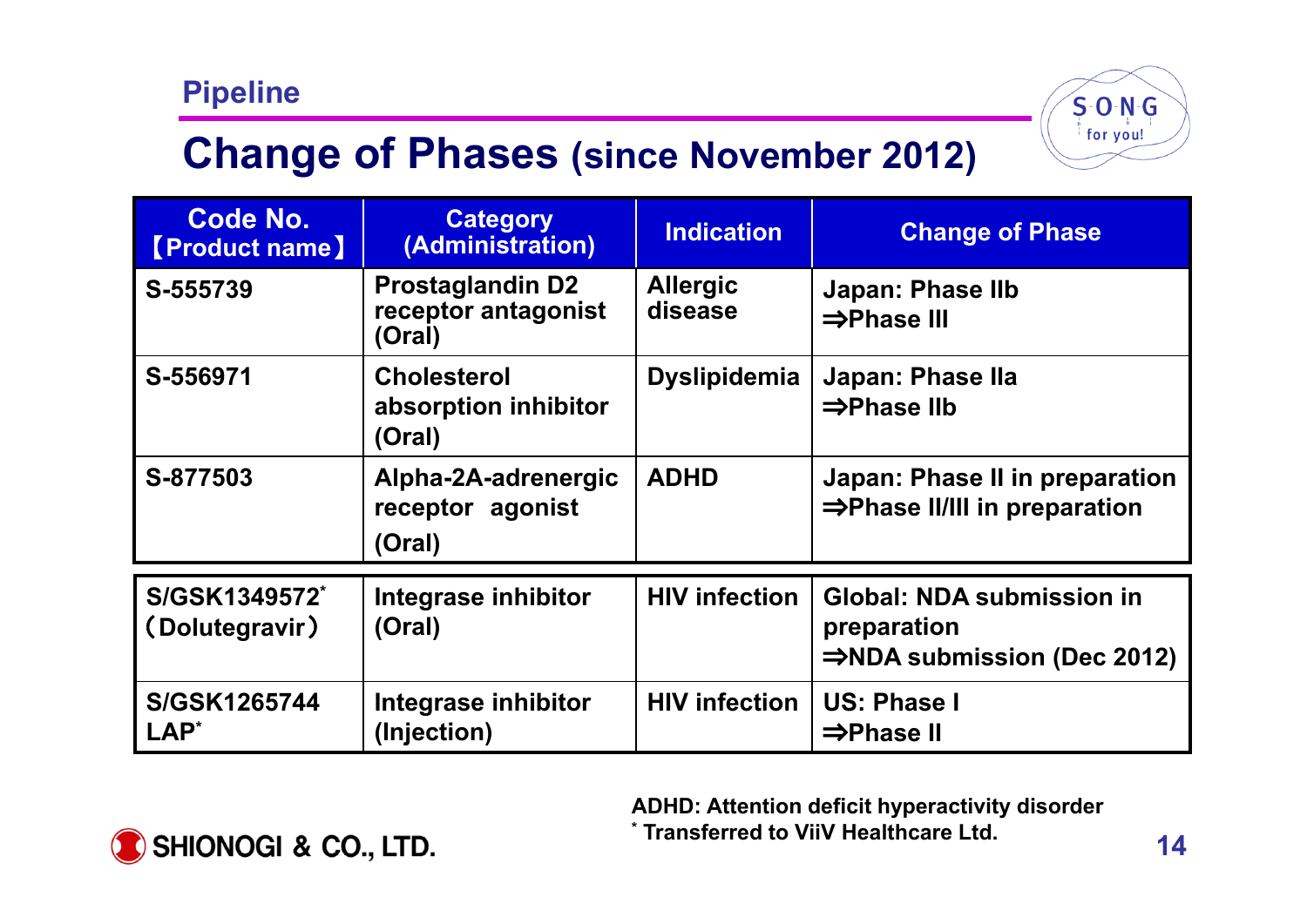

# **Change of Phases (since November 2012)**

**Development for new indications with high medical need, requested by Review Committee\* or Academies**

| <b>Generic name</b><br><b>Product name</b>                 | <b>Category</b><br>(Administration)                    | <b>Indication</b>                 | <b>Change of Phase</b>                           |
|------------------------------------------------------------|--------------------------------------------------------|-----------------------------------|--------------------------------------------------|
| Cyclophosphamide<br>hydrate*<br>$[$ Endoxan <sup>®</sup> ] | <b>Alkylating agent</b><br>(Injection)                 | Pheochromocytoma                  | <b>Japan: NDA submission</b><br>(Nov 2012)       |
| Prednisolone*<br><b>[Predonine<sup>®</sup>]</b>            | <b>Synthetic</b><br>corticosteroid<br>(Oral)           | Duchenne muscular<br>dystrophy    | <b>Japan: NDA submission</b><br>(in preparation) |
| <b>Metronidazole</b><br>$[$ Fragyl <sup>®</sup>            | Antiprotozoal<br>agent (Oral)                          | Helicobacter pylori<br>gastritis  | <b>Japan: NDA submission</b><br>(Aug 2012)       |
| <b>Prednisolone</b><br><b>[Predonine®]</b>                 | <b>Synthetic</b><br>corticosteroid<br>(Injection/Oral) | Kawasaki disease<br>(Acute stage) | <b>Japan: NDA submission</b><br>(Sep 2012)       |

**\* A committee convened by the Ministry of Health, Labor and Welfare to promote new development and applications of drugs which have not yet been approved for use in Japan but that have already been approved for use in the US and Europe.**

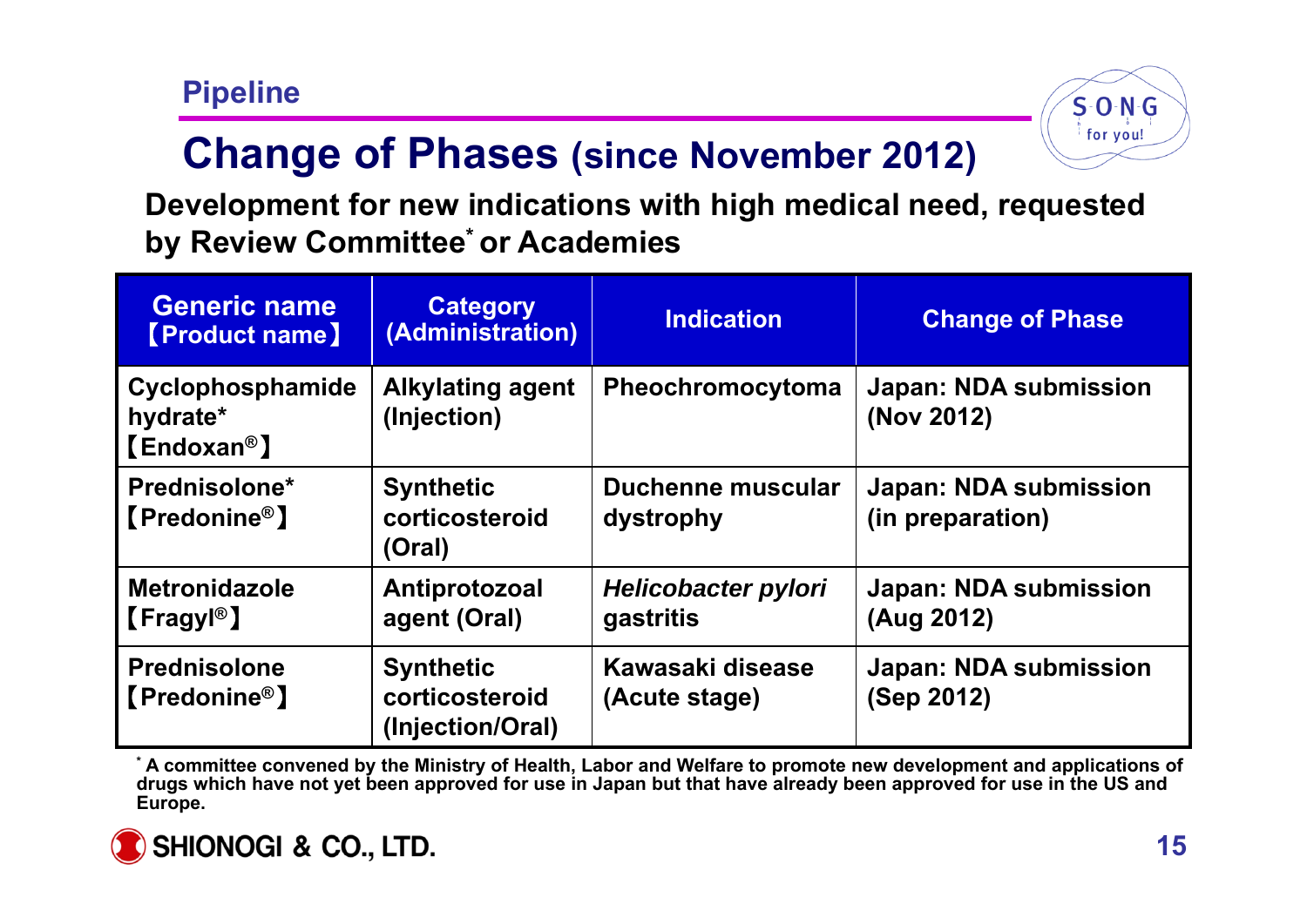### **Pipeline (as of February 2013)**



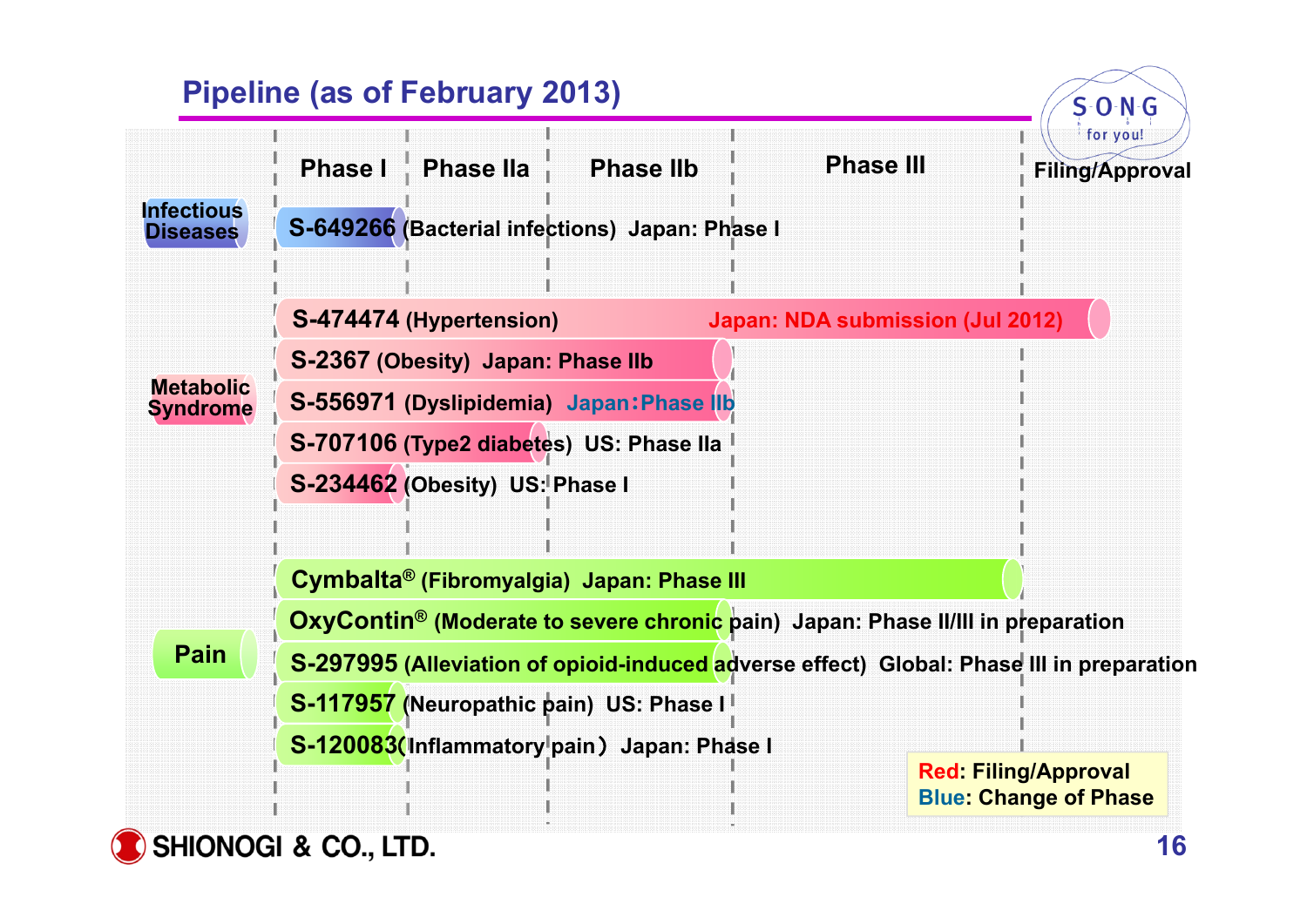### **Pipeline (as of February 2013)**